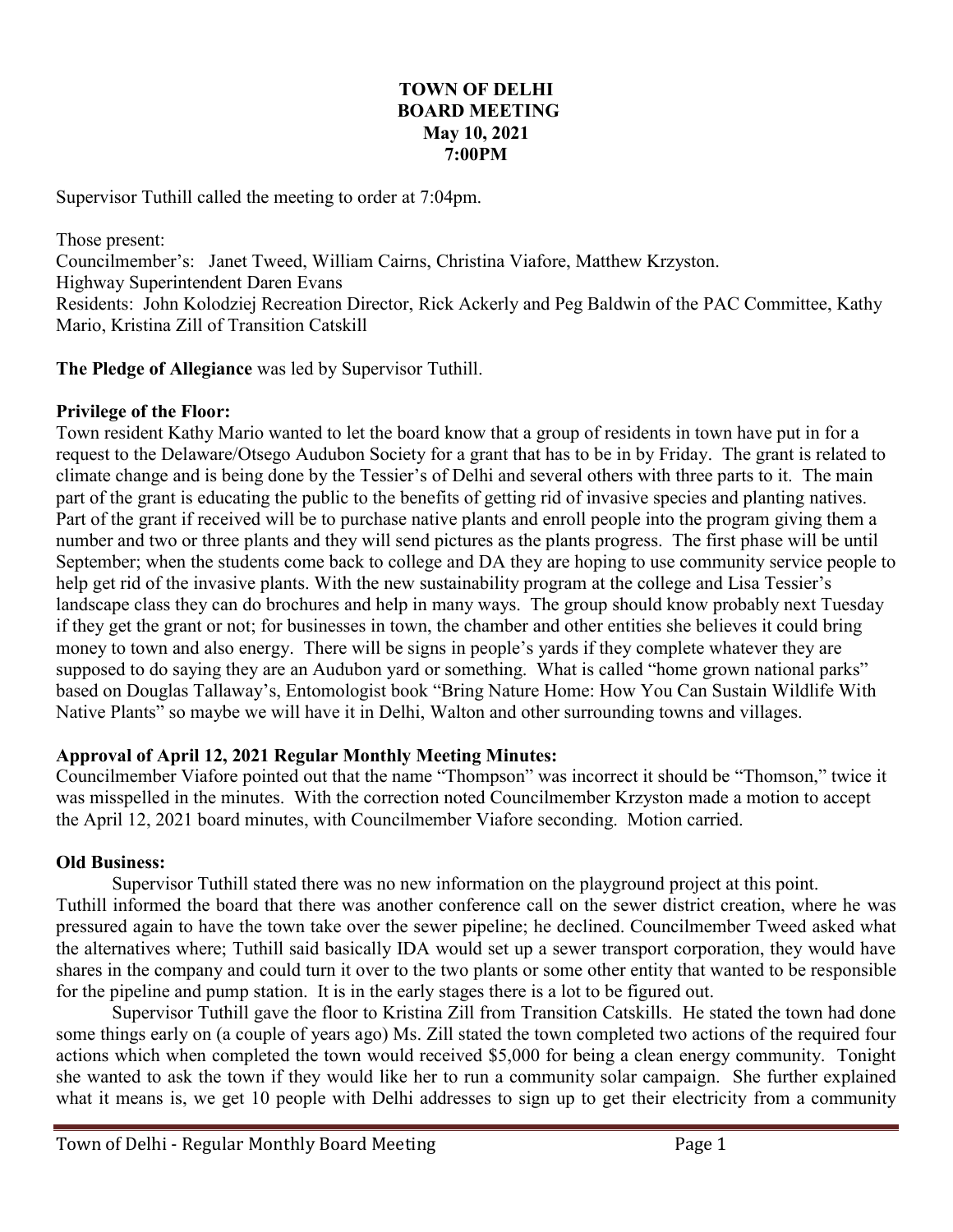solar farm. There is a scoping document that needs to be submitted, she sent the document to Councilmember's Tweed and Viafore; she will help to complete it. She stated Viafore would be the point person for the program. NYSERDA is giving out \$5,000 grant just for completing one of the solar campaigns although there are only 100 of these grants available statewide for small communities. A resolution or a letter of commitment is necessary to do this; she can give a sample of the letter. Tuthill asked if that would satisfy "three" Zill stated yes. Tuthill then asked if there was a requirement for the code officer as he is also the county's code officer and has completed training. Zill stated it would have to be new training unless the action has already been uploaded, so he would have to take it again in the fourth quarter. Zill stated she has spoken with the mayor at the village and told him the town would be "poaching" some of his community choice aggregation, he was fine. Potential persons must be residents of Delhi and will receive 10% off the NYSE&G electric rate; the only thing people don't like is getting two bills. NYSE&G states they cannot do this. Delaware County Electric Coop. cannot participate. Councilmember Cairns made a motion that the town move forward with the participating with Councilmember Tweed seconding. Motion was carried. Zill stated she will forward the letter of commitment to Tuthill for his signature. The clerk requested a copy of the letter from Tuthill. Zill continued to discuss other campaigns with the board. Councilmember Krzyston stated the town did an upgrade already, Tuthill said it was to change the highway garage to LED's. Zill stated this could be another action completed.

# **New Business:**

Supervisor Tuthill announced that tax grievance day is May 25, the assessor's will be in attendance 5/17/21, 5/18/21 from 1pm-4pm, 5/19/21 from 6pm-8pm and 5/22/21from 1pm-4pm for discussion. They are recommending phone calls for persons with concerns. The clerk has posted the information on the town's website. Covid restrictions will be in place.

John Kolodziej Recreation Director requested to hire the following lifeguards: Logan Aiken and Diego Aquirre at the rate of \$12.50 hour start date of May 21st through September 12, 2021. Councilmember Tweed made the motion to hire both at the requested rate with Councilmember Viafore seconding. Motion carried. Kolodziej announced they will be attempting to open the pool on Saturday, May  $29<sup>th</sup>$  at 12:00pm; week to week hours will be posted on Facebook and on the pool's website subject to change. Swim lessons are scheduled for the following: Session #1: June  $28^{th}$ -July  $16^{th}$  and Session #2: July  $19^{th}$ -August  $6^{th}$ . Lessons will be held Monday – Friday following COVID protocol from DOH.

Tuthill announced the clerk has billed the Town of Meredith for participation in the 2021 Recreation Program.

Tuthill informed the board that he had received a letter from the Downsville Fire District looking for a support letter for a Certificate of Need; they are working on EMS like everyone else. They board tabled the discussion until an executive session.

# **Committee Reports:**

**Highway/Machinery:** (Councilmember's Tweed & Cairns) – Written report from Superintendent Evans was given to council members (see attached.) Evans stated the majority of what they have going on is dependent on the weather, of late weather has not been cooperative. The have been doing a lot of road shimming and ditch cleaning and culvert replacements, they are full bore. Tuthill stated his culvert is developing a hole, Evans stated it is on the list. Councilmember Krzyston questioned the three batteries which were replaced on the Oshkosh; Evans explained that the vehicle has three batteries. Councilmember Cairns questioned the surplusing of the fire truck and other equipment on Sherwood's, Evans stated it will have to be this coming month as they have been using parts off the equipment to save money which is a bonus for the town. Cairns asked if there was any updates on the new trucks, Evans stated no they are slated for September. Councilmember Cairns announced that he had reached out to Principle Design & Engineering of Norwich regarding the highway garage roof and had received a quote back from them. They offer three different scopes of services: Task 1- design and planning at a cost of \$1,350-\$1,800; Task 2- Bid/award services for a cost of \$850 and Task 3 – construction assistance for a cost up to \$2,000. After discussion the board moved to hire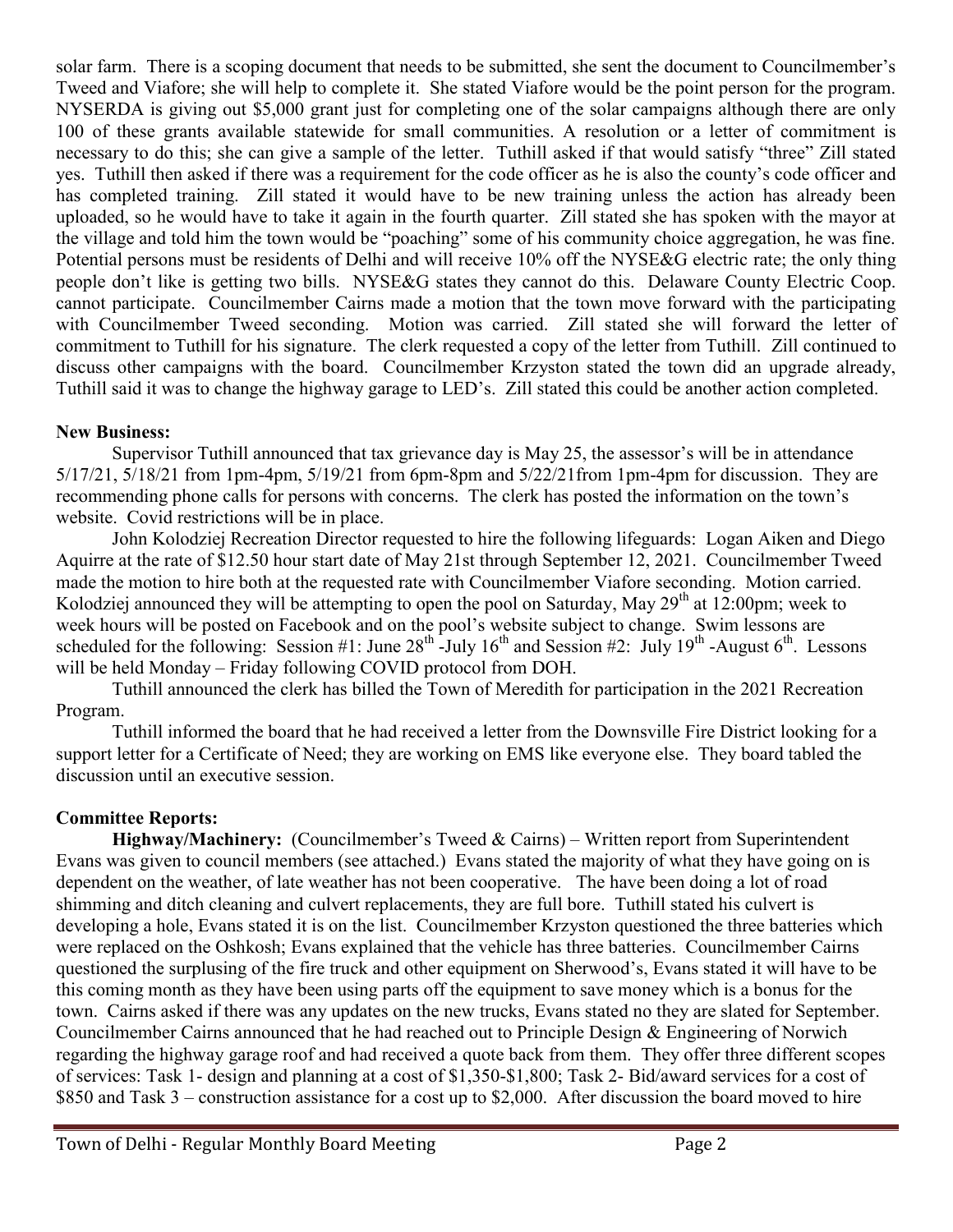Principle Design & Engineering, PLLC for all three services. Councilmember Cairns making the motion hire Principle to oversee the roof project on all three scopes of services and Councilmember Krzyston seconding. The clerk will send a letter along with the signed endorsement paperwork to them.

**Personnel:** (Councilmember's Tweed & Viafore) - Councilmember Viafore announced she had received the Town of Delhi employee handbook from the town bookkeeper for review. Recreation/Health/Youth: (Councilmember's Tweed & Viafore) – Councilmember Tweed opened the discussion to PAC. Rick Ackerly of PAC questioned if the playground was opened. Tweed stated yes, there are two pieces that will be removed by the highway department. The two pieces are not dangerous so it does not affect the opening. Councilmember Viafore wished to thank Kappa Sigma [Epsilon](https://www.facebook.com/KappaSigmaEpsilon/?__cft__%5b0%5d=AZWNMUELRW0wRmeqgf2uAhnE5_JYuMOayaqmV3cGcc_3nuyVN-8dgmW4KKIrPPOt_M0lvMuJUqXDQu2Vn5o7xwN5FM0URN4XhLiHJ5FsGO-jkrV8VnzHIxLlh8hVfZtHd7EWV32a85cPtcjyxJUYKXMMZPbiBuR9cmgTCQ5KnjLCA7K8sOnh_oKqrT9sy6KcrzTZOWG5gYRrGCzV5n0vQq4g&__tn__=-UC%2CP-R) of SUNY Delhi for their help working at the playground. Kolodziej mentioned the picnic tables had also been painted and commented they looked good. Ackerly wanted to work on some signs that say "keep off the grass" as people are parking wherever. Viafore announced the Delhi Bridge Run was going to be the first Saturday of June. Preregistration must be done, there will be no same day registration the site is runsignup.com/Race/NY/Delhi/CoverBridgeRun.

 **Economic Development/Shared Services:** (Councilmen Cairns & Krzyston) – Councilmember Krzyston stated there was a meeting and at the meeting the village thanked our mechanic for helping them. They also discussed the application to Delaware County Soil and Water for the design of the Woolerton Street Bridge which has been drafted. Chris Maney is reviewing it and Krzyston asked if they could get help from Delaware County Planning for grant applications as he believed they were on retainer for that. Tuthill said Delaware County Planning could help to a certain extent and they should ask them. They also talked about the housing study and the village stated there have been presentations at their planning board and there is a project that is getting traction for housing. Krzyston then stated they discussed and he in which they submitted a joint application to O'Connor asking for matching funds to repurpose our vacant building near the pool to make it more useful for the summer; the application is pending with O'Conner and we are expecting to hear by the end of the month. Krzyston forwarded information to the board via emails prior to the meeting. Krzyston then questioned vendors at the pool area, and wanted to know if it was official and did we have anything regarding it. The board stated yes, last year we had done an application for food vendors in which they had to provide requested documents and pay a fee of \$25.00 for the season.

**BUILDINGS:** (Councilmember Cairns &Councilmember Krzyston) – Councilmember Cairns stated he had spoken briefly with Highway Superintendent Evans and they are going to try to figure out what to do out front with the area the shrubs were removed as the roots a sticking up. Evans said they were working on it today, but the ones by the building need to be looked at more as they are very close to the building. Councilmember Cairns that questioned getting the grass cut were we going to bid it. Tuthill stated no we would keep the same person and rebid next year when all the work would be done at the playground. Councilmember Viafore stated the tables at the pool were not moved the last mowing. The clerk stated it had rained and they had not come back since due to weather as they contact the office. The recreation director will contact the mower to discuss when it should be done. Councilmember Krzyston stated he thought the college had completed the generator hookup at the highway garage, he took pictures. He will write a letter to them thanking them. Highway Superintendent Evans stated they were there for two weekends, it will be a fully functioning garage when the generator is running but we will have to pick and choose what we use when the compressor is running and the overhead doors are open. Evans added they did a very nice job.

**IT:** (Councilmember Tweed & Councilmember Viafore) – Councilmember Viafore announced the pool's google address has been updated to the correct address and phone number. She has learned to replace information (forms) on the website with the help of our web designer Dave Kopecek. They have fixed the recreation director email. The recreation director questioned if there was wi-fi at the pool, Councilmember Tweed stated they are looking into it.

**CODES:** (Councilmember Cairns & Krzyston) – Councilmember Cairns stated there were eight building permits issued, 12 inspections/meetings were done, there were 5 in office conferences, 5 c/o letters, 1 certificates of compliance, four violations and he drove 122 miles.